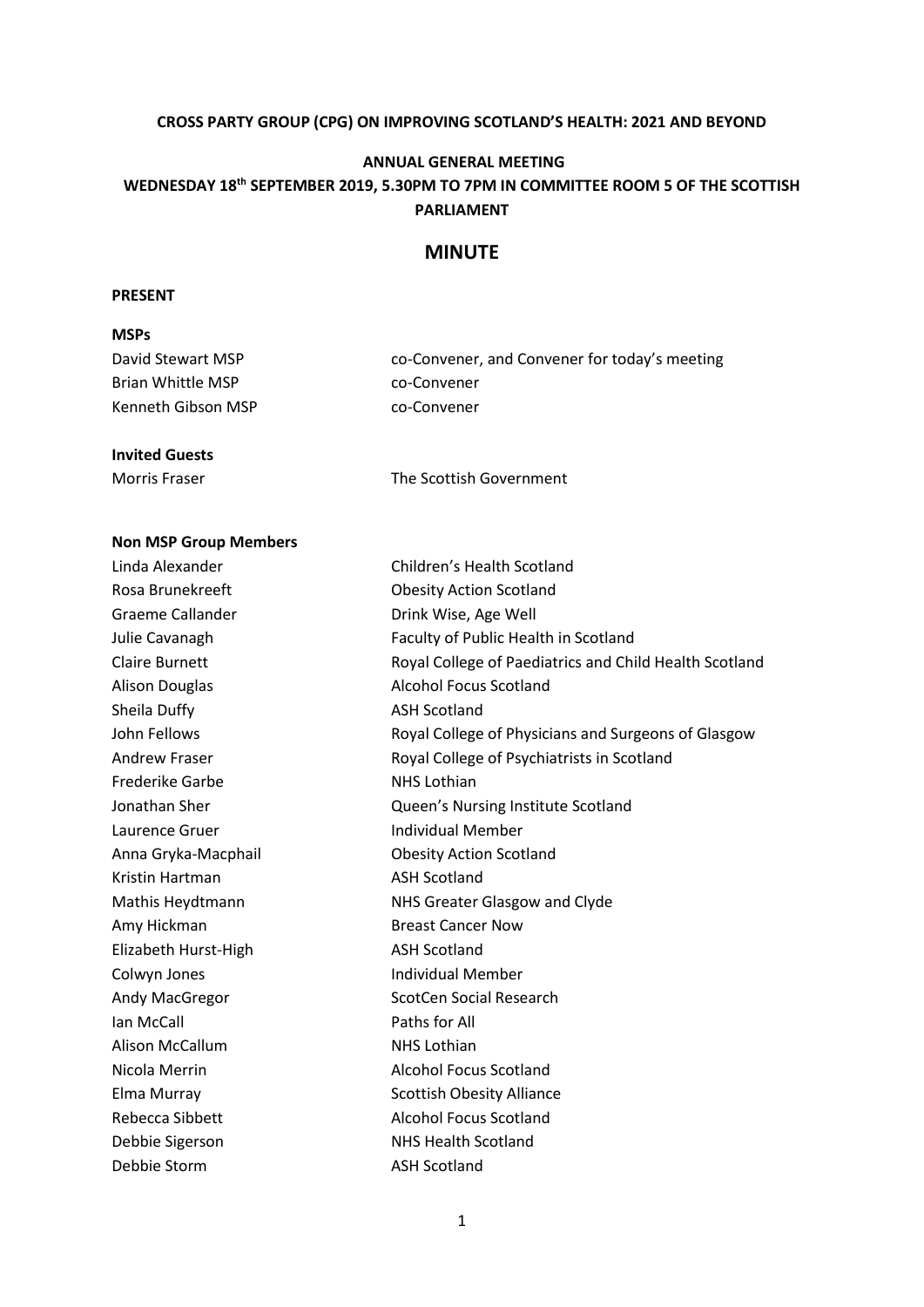| Valerie Smith         | <b>ASH Scotland</b>                                          |
|-----------------------|--------------------------------------------------------------|
| <b>Yvonne Taynor</b>  | <b>NHS Health Scotland</b>                                   |
| <b>Steve Turner</b>   | Royal College of Paediatrics and Child Health Scotland       |
| Drew Walker           | <b>NHS Tayside</b>                                           |
| Laura Wilson          | <b>Food Standards Scotland</b>                               |
| <b>Holly Gabriel</b>  | <b>Action on Sugar</b>                                       |
| <b>APOLOGIES</b>      |                                                              |
| David Blane           | University of Glasgow                                        |
| Julie Breslin         | Addaction                                                    |
| Christina Buckton     | The Institute of Health and Wellbeing, University of Glasgow |
| <b>Eric Carlin</b>    | <b>SHAAP</b>                                                 |
| Emma Crawshaw         | Crew 2000 (Scotland)                                         |
| Lucia D'Ambroso       | Centre for Global Development, University of Glasgow         |
| Kenny Harrison        | Local Licensing Forum, Argyll and Bute Council               |
| Claire Hislop         | <b>NHS Health Scotland</b>                                   |
| Justina Murray        | Scottish Families Affected by Alcohol and Drugs              |
| Lindsay Paterson      | Royal College of Physicians of Edinburgh                     |
| <b>Brian Pringle</b>  | <b>WLDAS</b>                                                 |
| Peter Rice            | <b>SHAAP</b>                                                 |
| <b>Bruce RItson</b>   | <b>SHAAP</b>                                                 |
| <b>Claire Stevens</b> | <b>Voluntary Health Scotland</b>                             |
| Joyce Thompson        | <b>British Dietetic Association</b>                          |
| Lorraine Tulloch      | <b>Obesity Action Scotland</b>                               |
|                       |                                                              |

### **PART ONE**

|    |                                                                                                                                                                                                                                                                                                                                                               | Action |
|----|---------------------------------------------------------------------------------------------------------------------------------------------------------------------------------------------------------------------------------------------------------------------------------------------------------------------------------------------------------------|--------|
| 1. | Welcome by the Convener, David Stewart MSP                                                                                                                                                                                                                                                                                                                    |        |
|    | The Convener welcomed everyone to the meeting and in particular, Morris Fraser<br>from the Public Health Policy team at The Scottish Government. The Minister was<br>unable to attend the meeting. Morris provided an update to the Group on the five<br>new Government health action plans and strategies, and the new public health<br>priorities and body. |        |
|    | This was the third Annual General Meeting of the Group and Part Two of the<br>meeting would deal with the formal business of the Group.                                                                                                                                                                                                                       |        |
|    | A report of the third year's activities of the Group had been circulated with the<br>papers for the meeting:-                                                                                                                                                                                                                                                 |        |
|    | The CPG had met a three times over the past year:<br>The Group's second Annual General Meeting was held on 3rd October<br>$\bullet$<br>2018, attended by the Minister for Public Health, Sport and Wellbeing Joe<br>FitzPatrick MSP. The Minister gave an overview of the five new                                                                            |        |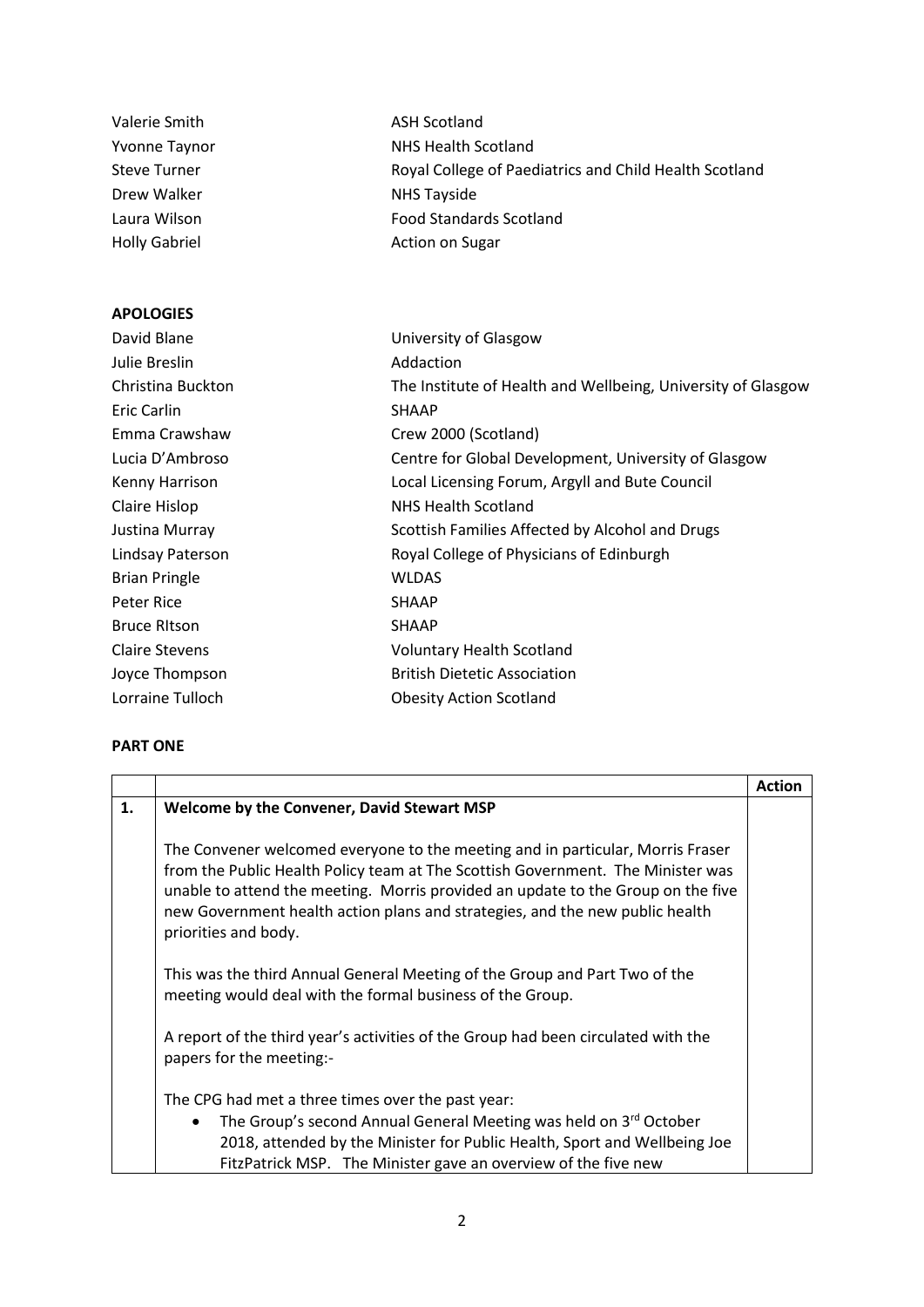|    | Government health action plans and strategies, and the new public health<br>priorities and body. This was followed by questions and answers.<br>On 20 <sup>th</sup> February 2019 Dr Nathan Critchlow from the University of Stirling<br>and Ms Vivienne Maclaren from Scottish Women's Football attended the<br>meeting. The topic discussion was 'Marketing unmasked: dispelling the<br>myths and taking a stand'. Subsequent to this meeting co-Convener,<br>Kenneth Gibson MSP, had lodged a related motion which was debated in<br>Parliament.<br>On 12 <sup>th</sup> June 2019 guest speakers were Tom Bennett from Forth Valley<br>$\bullet$<br>Recovery Community and Stephanie Girdwood from Happy Valleys in<br>Lanarkshire. The topic for discussion was 'Empowered communities<br>reducing use of and harm from unhealthy commodities'. |  |
|----|-----------------------------------------------------------------------------------------------------------------------------------------------------------------------------------------------------------------------------------------------------------------------------------------------------------------------------------------------------------------------------------------------------------------------------------------------------------------------------------------------------------------------------------------------------------------------------------------------------------------------------------------------------------------------------------------------------------------------------------------------------------------------------------------------------------------------------------------------------|--|
|    | Each meeting was attended by between 30 and 50 people. The Group has brought<br>together a variety of stakeholders from different fields, from politicians and public<br>health organisations, to service providers, academics and members of the public.<br>Now one of the largest CPGs, membership currently consists of 72 organisations, 6<br>individuals, and 9 MSPs.                                                                                                                                                                                                                                                                                                                                                                                                                                                                          |  |
|    | It had been an active third year of the Group and membership, encompassing<br>interesting speakers and vital topics and the Group looked forward greatly to the<br>fourth year.                                                                                                                                                                                                                                                                                                                                                                                                                                                                                                                                                                                                                                                                     |  |
|    | The Convener invited Morris Fraser to address the meeting, and it was noted<br>questions and discussion would follow.                                                                                                                                                                                                                                                                                                                                                                                                                                                                                                                                                                                                                                                                                                                               |  |
| 2. | Address by Morris Fraser, Acting Head of Alcohol, Tobacco and Drugs, Health<br><b>Improvement Division of the Scottish Government</b>                                                                                                                                                                                                                                                                                                                                                                                                                                                                                                                                                                                                                                                                                                               |  |
|    | Morris Fraser thanked the Group for the invitation to attend the meeting and gave<br>an overview of the Government action to-date on the areas of tobacco, alcohol,<br>drugs, and diet.                                                                                                                                                                                                                                                                                                                                                                                                                                                                                                                                                                                                                                                             |  |
|    | A lively discussion followed, with questions and answers taking place. Morris<br>indicated he would provide as full answers as he could to questions, but would<br>liaise with the Minister on any questions not fully answered and respond to the<br>secretariat.                                                                                                                                                                                                                                                                                                                                                                                                                                                                                                                                                                                  |  |
|    | The Convener extended thanks to Morris for speaking to the Group and for<br>providing such thorough responses to the wide-ranging questions raised. The<br>Group looked forward to receiving written follow up to those questions that<br>Morris had indicated he would take back to colleagues.                                                                                                                                                                                                                                                                                                                                                                                                                                                                                                                                                    |  |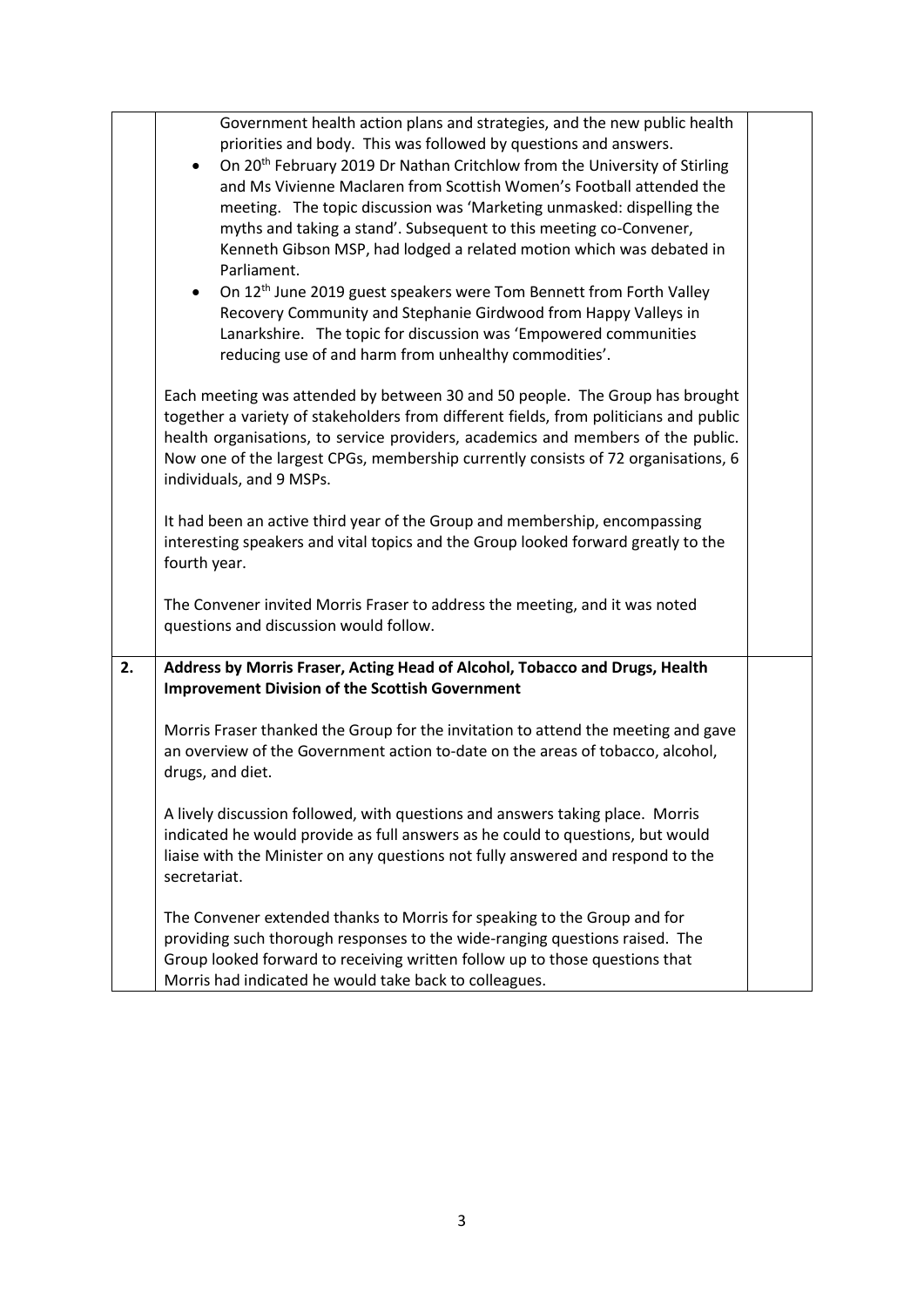## **PART TWO**

# **It was confirmed that the meeting was quorate with the minimum required number of 2 MSPs being present**

| 3. | Welcome to new members and apologies for absence                                                                                                           |           |
|----|------------------------------------------------------------------------------------------------------------------------------------------------------------|-----------|
|    | The number of apologies received (as detailed above) was 16 group members                                                                                  |           |
| 4. | <b>Declaration of Interests (Standing Item)</b>                                                                                                            |           |
|    | Members were asked to declare any updates to their original declared interests,<br>and to highlight any conflicts of interest specific to today's meeting. |           |
|    | There were no declarations.                                                                                                                                |           |
| 5. | <b>Previous Meetings</b>                                                                                                                                   |           |
|    |                                                                                                                                                            |           |
|    | Meeting $-12^{th}$ June 2019                                                                                                                               |           |
|    | The minutes were approved as correct, and there were no matters arising.                                                                                   |           |
|    | Meetings also took place on 20 <sup>th</sup> February 2019 and 3 <sup>rd</sup> October 2018.                                                               |           |
| 6. | Office Bearer Elections - co-Conveners/Secretariat                                                                                                         |           |
|    |                                                                                                                                                            |           |
|    | <b>Election of Secretariat</b>                                                                                                                             |           |
|    | ASH Scotland and Alcohol Focus Scotland had expressed willingness to continue as                                                                           |           |
|    | joint Secretariat to the Group. The Group was asked to approve their appointment                                                                           |           |
|    | for a further year. The Group approved the appointments.                                                                                                   |           |
|    | At this point in the meeting the co-Conveners stood down from office and the                                                                               |           |
|    | chairing of the meeting was passed to the Secretariat.                                                                                                     |           |
|    |                                                                                                                                                            |           |
|    | <b>Election of Co-Conveners</b>                                                                                                                            |           |
|    | David Stewart MSP, Kenneth Gibson MSP and Brian Whittle MSP had all expressed                                                                              |           |
|    | their willingness to continue as co-Conveners of the Group.                                                                                                |           |
|    |                                                                                                                                                            |           |
|    | The Group was asked to approve their appointments for another year. This was                                                                               |           |
|    | agreed unanimously.                                                                                                                                        |           |
|    | The co-Conveners were thus appointed for a further year, and David Stewart MSP,                                                                            |           |
|    | took over the chairing of the meeting.                                                                                                                     |           |
|    |                                                                                                                                                            |           |
| 7. | <b>Draft Annual Return</b>                                                                                                                                 |           |
|    | The draft Annual Return had been circulated with the papers.                                                                                               |           |
|    | The Group approved the Annual Return. This will now be submitted to the<br>Standards, Procedures and Public Appointments Committee of the Parliament.      | <b>VS</b> |
|    |                                                                                                                                                            |           |